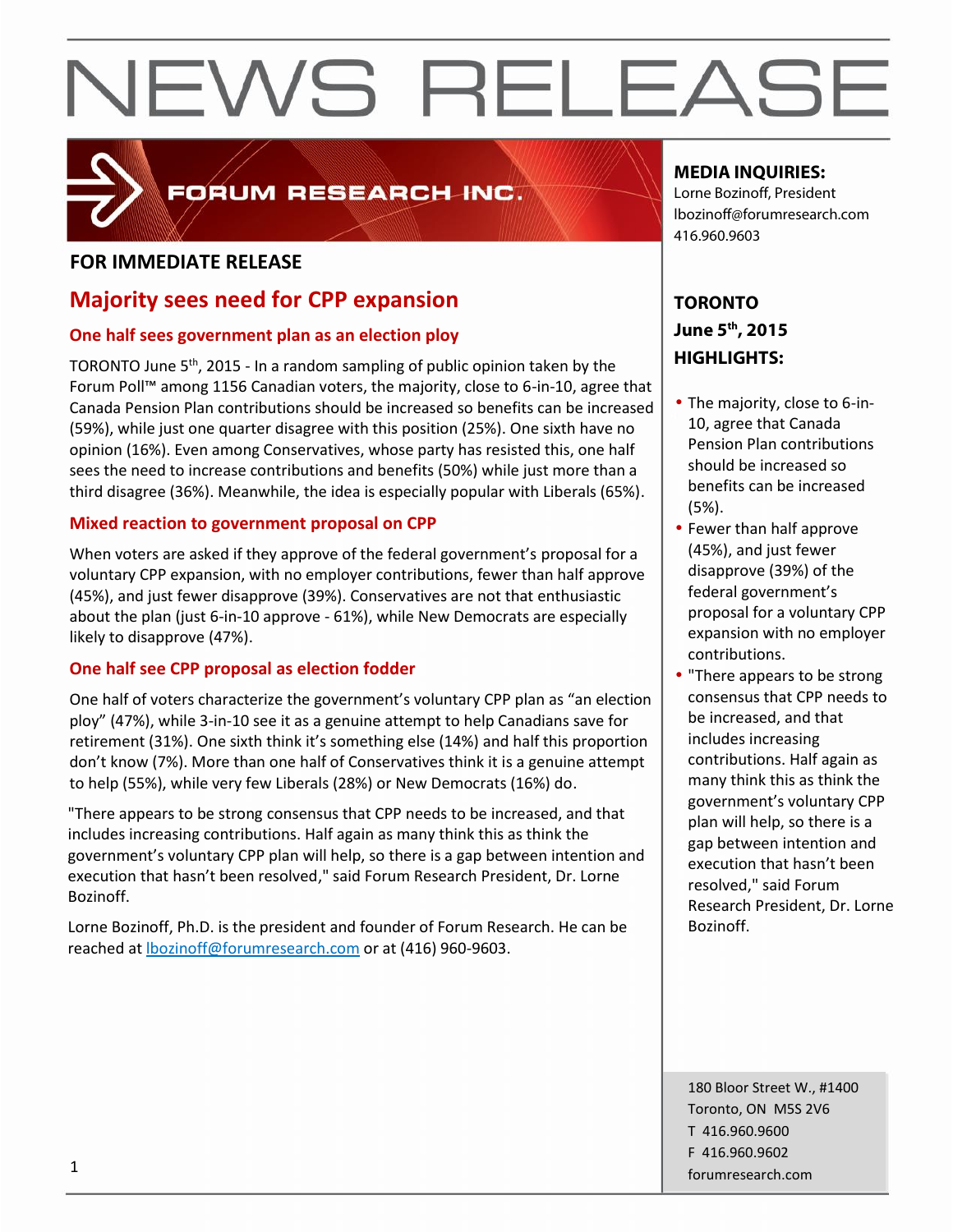#### FORUM RESEARCH INC.

#### **Methodology**

The Forum Poll™ was conducted by Forum Research with the results based on an interactive voice response telephone survey of 1156 randomly selected Canadians 18 years of age or older. The poll was conducted on June 3-5<sup>th</sup>, 2015.

Results based on the total sample are considered accurate +/- 3%, 19 times out of 20. Subsample results will be less accurate. Margins of error for subsample (such as age, gender) results are available at www.forumresearch.com/samplestim.asp

Where appropriate, the data has been statistically weighted by age, region, and other variables to ensure that the sample reflects the actual population according to the latest Census data.

This research is not necessarily predictive of future outcomes, but rather, captures opinion at one point in time. Forum Research conducted this poll as a public service and to demonstrate our survey research capabilities. Forum houses its poll results in the Data Library of the Department of Political Science at the University of Toronto.

With offices across Canada and around the world, 100% Canadian-owned Forum Research is one of the country's leading survey research firms. This Forum Poll™and other polls may be found at Forum's poll archive at www.forumresearch.com/polls.asp

#### **MEDIA INQUIRIES:**

Lorne Bozinoff, President lbozinoff@forumresearch.com 416.960.9603

**TORONTO June 5th, 2015**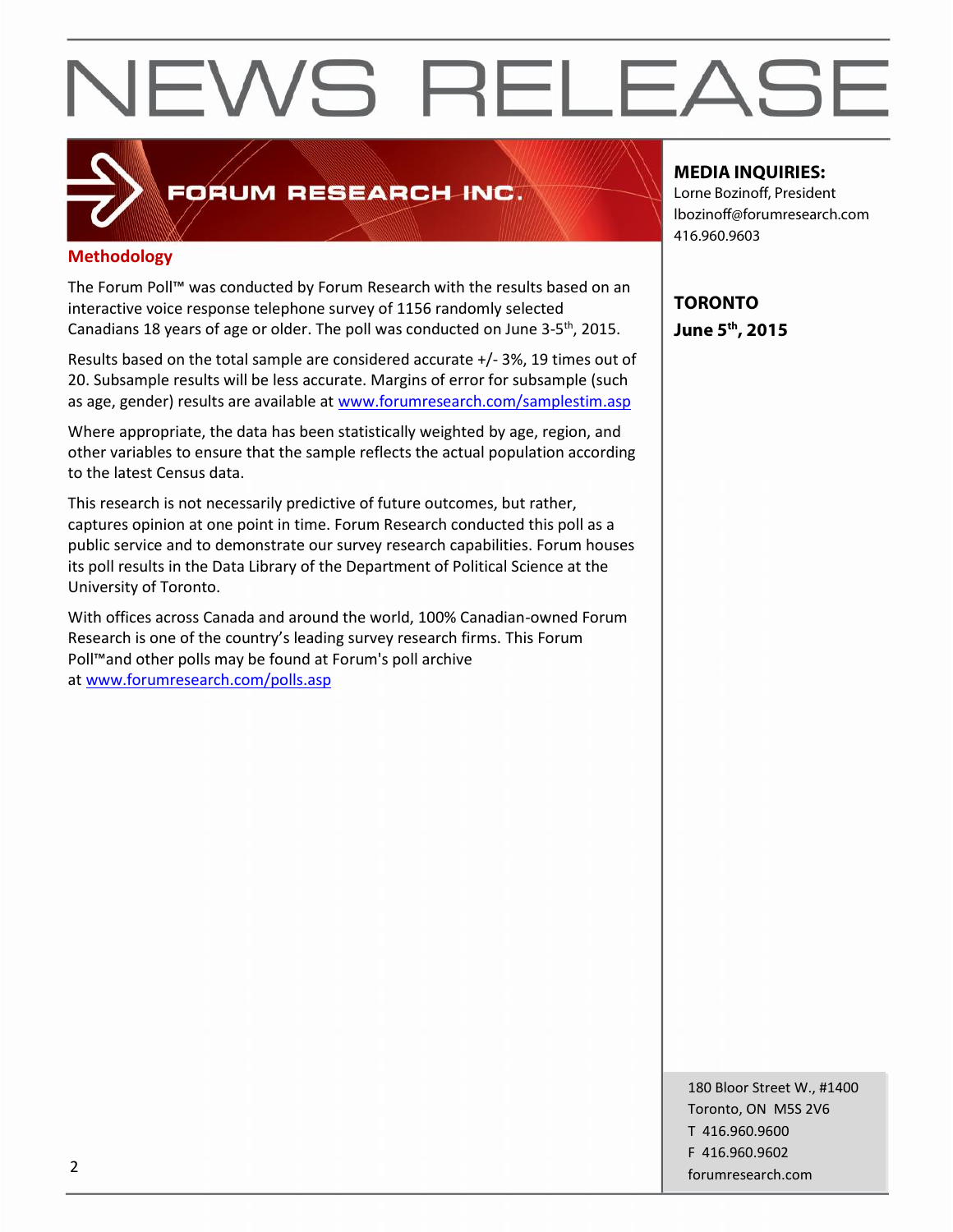### FORUM RESEARCH INC.

#### *Increased CPP Employer and Employee Contributions*

*'The CPP is designed to replace approximately 25% of pre-retirement income. Do you agree or disagree CPP employer and employee contributions should be increased, so benefits can be increased?'*

#### *[All Respondents]*

#### *Age / Gender*

| %               | <b>Total</b> | 18-34 | $35-44$ |     | 45-54   55-64 | $65+$ | <b>Male</b> | <b>Female</b> |
|-----------------|--------------|-------|---------|-----|---------------|-------|-------------|---------------|
| Sample          | 1156         | 208   | 156     | 207 | 286           | 299   | 624         | 532           |
| Agree           | 59           | 54    | 61      | 56  |               | 55    | 58          | 59            |
| <b>Disagree</b> | 25           | 30    | 25      | 29  | 15            | 22    | 29          | 22            |
| Don't know      | 16           | 15    | 14      | 15  | 14            | 23    | 13          | 19            |

#### *Region*

| %               | <b>Total</b> | Atl | Que |     | ON   Man/Sask | AB  | BC  | <b>English</b> | <b>French</b> |
|-----------------|--------------|-----|-----|-----|---------------|-----|-----|----------------|---------------|
| Sample          | 1156         | 101 | 239 | 361 | 96            | 172 | 187 | 942            | 214           |
| Agree           | 59           | 55  | 52  | 62  | 54            | 62  | 62  | 60             | 53            |
| <b>Disagree</b> | 25           | 30  | 25  | 25  | 28            | 29  | 20  | 26             | 23            |
| Don't know      | 16           | 15  | 23  | 13  | 19            | 9   | 18  | 14             | 23            |

#### *Federal Vote Preference*

| %               | <b>Total</b> | Conservative | Liberal   NDP |     | Green |    | <b>Bloc</b>   Other Parties |  |
|-----------------|--------------|--------------|---------------|-----|-------|----|-----------------------------|--|
| Sample          | 1156         | 342          | 330           | 289 | 71    | 31 | 45                          |  |
| Agree           | 59           | 50           | 65            | 61  | 56    | 60 | 54                          |  |
| <b>Disagree</b> | 25           | 36           | 20            | 20  | 36    | 21 | 32                          |  |
| Don't know      | 16           | 15           | 16            | 19  |       | 19 | 14                          |  |

#### **MEDIA INQUIRIES:**

Lorne Bozinoff, President lbozinoff@forumresearch.com 416.960.9603

#### **TORONTO June 5th, 2015**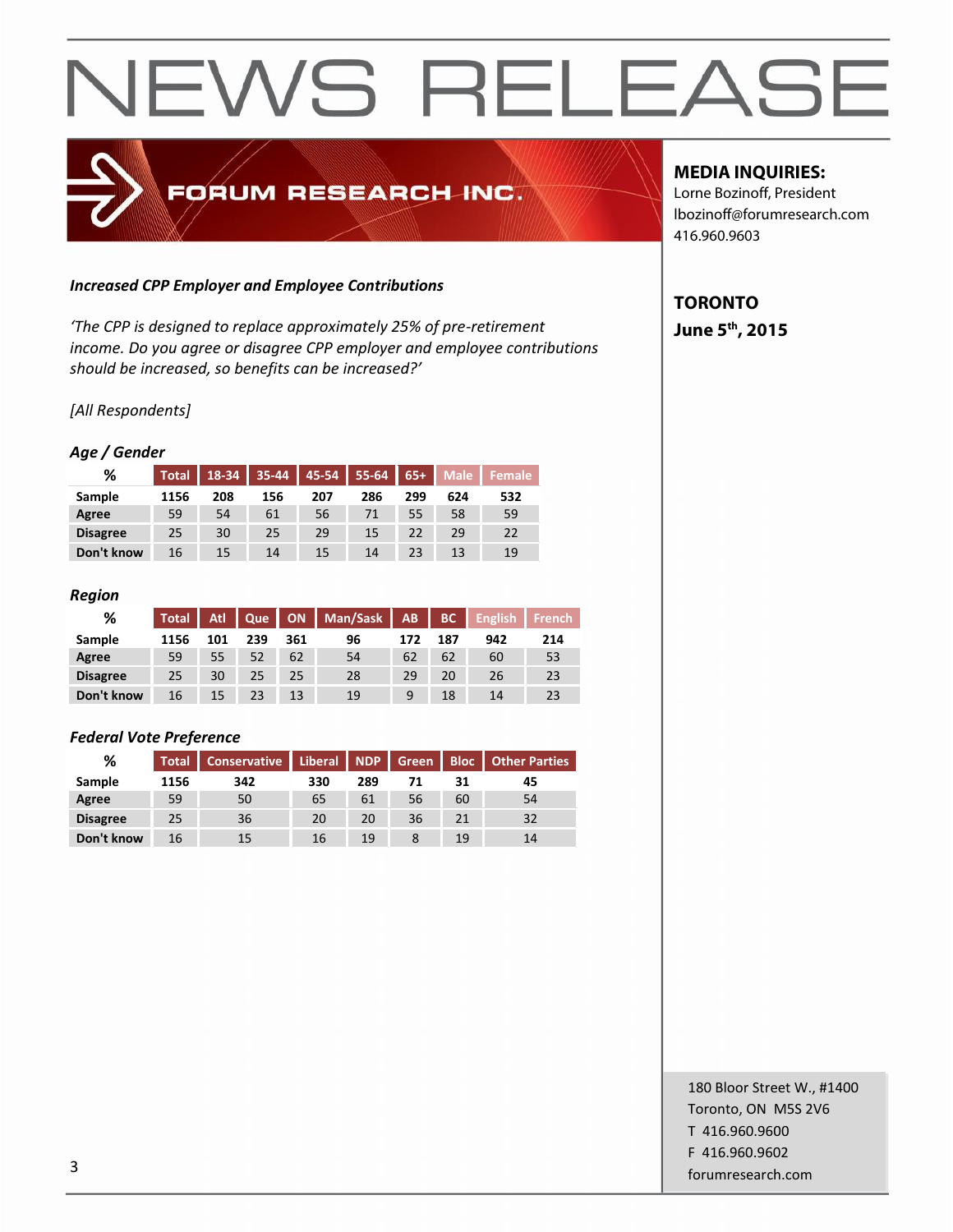### FORUM RESEARCH INC.

#### *Voluntary Expansion of the CPP*

*'The federal government has proposed a voluntary expansion of the CPP, Additional contributions made by employees would be voluntary and employers would not be required to match them. Do you approve or disapprove of this proposal?'*

*[All Respondents]*

#### *Age / Gender*

| %                 | <b>Total</b> | 18-34 |     |     | $\vert$ 35-44 $\vert$ 45-54 $\vert$ 55-64 $\vert$ | $65+$ | <b>Male</b> | <b>Female</b> |
|-------------------|--------------|-------|-----|-----|---------------------------------------------------|-------|-------------|---------------|
| Sample            | 1156         | 208   | 156 | 207 | 286                                               | 299   | 624         | 532           |
| Approve           | 45           | 46    | 50  | 41  | 45                                                | 43    | 51          | 40            |
| <b>Disapprove</b> | 39           | 36    | 32  | 46  | 42                                                | 38    | 37          | 40            |
| Don't know        | 16           | 17    | 18  | 13  | 13                                                | 19    | 12          | 20            |

#### *Region*

| %                 | <b>Total</b> | Atl. | Que |     | ON   Man/Sask   AB |     | BC  | <b>English</b> | <b>French</b> |
|-------------------|--------------|------|-----|-----|--------------------|-----|-----|----------------|---------------|
| Sample            | 1156         | 101  | 239 | 361 | 96                 | 172 | 187 | 942            | 214           |
| Approve           | 45           | 37   | 44  | 46  | 48                 | 48  | 48  | 46             | 42            |
| <b>Disapprove</b> | 39           | 42   | 32  | 44  | 32                 | 41  | 35  | 40             | 35            |
| Don't know        | 16           | 22   | 24  | 11  | 20                 | 11  | 17  | 14             | 23            |

#### *Federal Vote Preference*

| %                 | <b>Total</b> |     | Conservative   Liberal   NDP   Green   Bloc   Other Parties |     |    |    |    |  |
|-------------------|--------------|-----|-------------------------------------------------------------|-----|----|----|----|--|
| Sample            | 1156         | 342 | 330                                                         | 289 | 71 | 31 | 45 |  |
| Approve           | 45           | 61  | 41                                                          | 35  | 47 | 40 | 49 |  |
| <b>Disapprove</b> | 39           | 27  | 41                                                          | 47  | 37 | 35 | 33 |  |
| Don't know        | 16           | 12  | 17                                                          | 17  | 16 | 25 | 18 |  |

#### **MEDIA INQUIRIES:**

Lorne Bozinoff, President lbozinoff@forumresearch.com 416.960.9603

#### **TORONTO June 5th, 2015**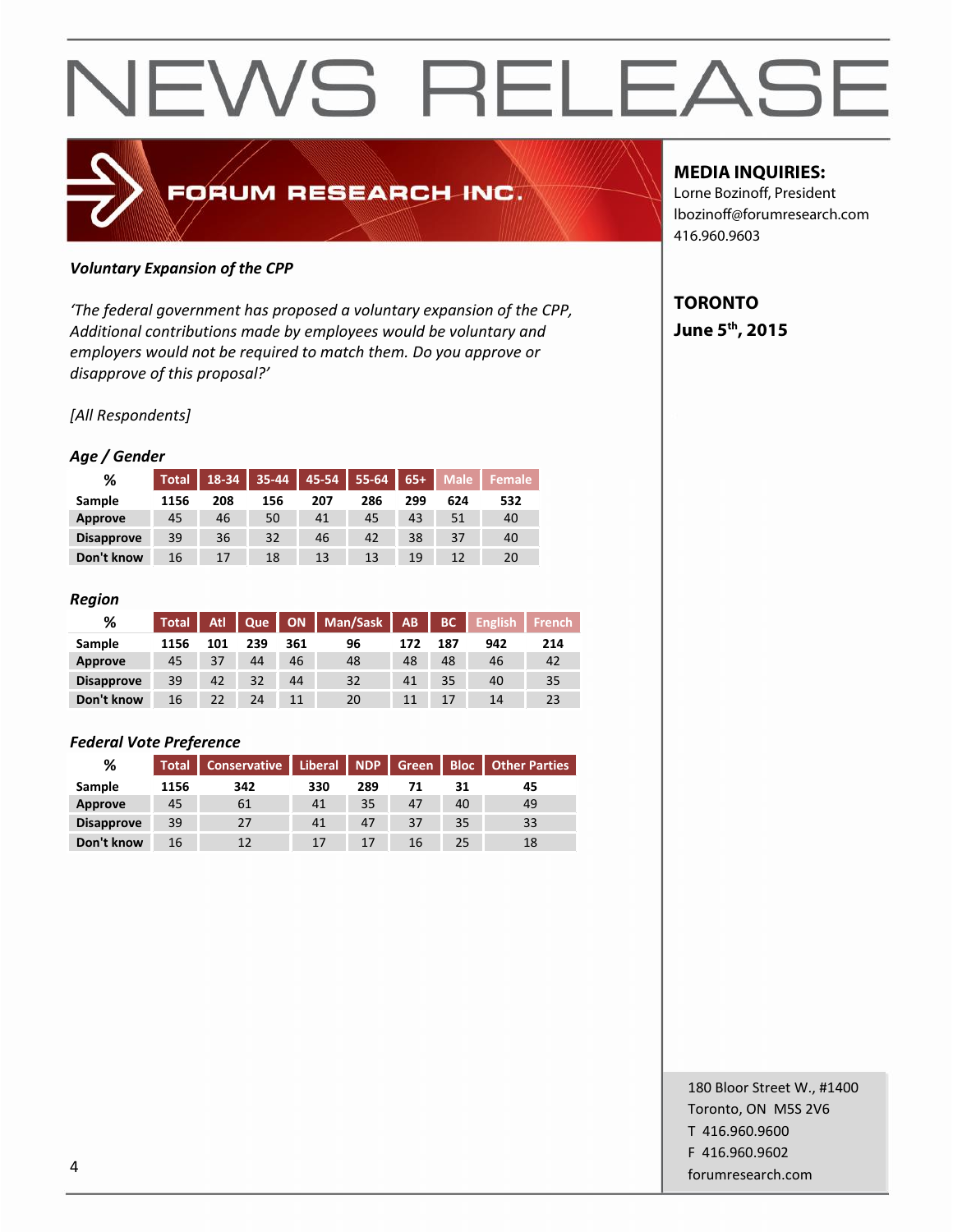

#### *CPP Proposal – Genuine, Election Ploy, or Something*

*'As far as you know, is this proposal a genuine attempt to help Canadians save for retirement, is it an election ploy or is it something else?'*

#### *[All Respondents]*

#### *Age / Gender*

| %                                                | <b>Total</b> | $18 -$<br>34 | $35 -$<br>44 | 45-<br>54 | $55 -$<br>64 | $65+$ | <b>Male</b> | Female |
|--------------------------------------------------|--------------|--------------|--------------|-----------|--------------|-------|-------------|--------|
| Sample                                           | 1156         | 208          | 156          | 207       | 286          | 299   | 624         | 532    |
| Genuine attempt to help<br><b>Canadians save</b> | 31           | 29           | 32           | 34        | 31           | 31    | 36          | 27     |
| <b>Election ploy</b>                             | 47           | 48           | 47           | 43        | 48           | 51    | 46          | 48     |
| Something else                                   | 14           | 15           | 13           | 17        | 14           | 11    | 12          | 16     |
| Don't know                                       | 7            | 7            | 8            | 6         | 7            | 6     | 6           | 8      |

| <b>Region</b>                                    |              |     |     |     |          |           |           |                |               |
|--------------------------------------------------|--------------|-----|-----|-----|----------|-----------|-----------|----------------|---------------|
| %                                                | <b>Total</b> | Atl | Que | ON  | Man/Sask | <b>AB</b> | <b>BC</b> | <b>English</b> | <b>French</b> |
| Sample                                           | 1156         | 101 | 239 | 361 | 96       | 172       | 187       | 942            | 214           |
| Genuine attempt to help<br><b>Canadians save</b> | 31           | 21  | 37  | 29  | 38       | 29        | 33        | 30             | 36            |
| <b>Election ploy</b>                             | 47           | 56  | 47  | 49  | 38       | 43        | 46        | 47             | 48            |
| Something else                                   | 14           | 18  | 10  | 14  | 14       | 21        | 15        | 16             | 8             |
| Don't know                                       | 7            | 5   | 6   | 8   | 11       | 7         | 6         | 7              | 7             |

| <b>Federal Vote Preference</b>                   |              |                     |                |            |                |             |                                |
|--------------------------------------------------|--------------|---------------------|----------------|------------|----------------|-------------|--------------------------------|
| %                                                | <b>Total</b> | <b>Conservative</b> | <b>Liberal</b> | <b>NDP</b> | <b>Green</b>   | <b>Bloc</b> | <b>Other</b><br><b>Parties</b> |
| Sample                                           | 1156         | 342                 | 330            | 289        | 71             | 31          | 45                             |
| Genuine attempt to help<br><b>Canadians save</b> | 31           | 55                  | 28             | 16         | 30             | 26          | 26                             |
| <b>Election ploy</b>                             | 47           | 21                  | 59             | 61         | 54             | 56          | 54                             |
| Something else                                   | 14           | 15                  | 9              | 16         | 14             | 13          | 13                             |
| Don't know                                       | 7            | 10                  | 5              | 7          | $\overline{2}$ | 6           | 6                              |

#### **MEDIA INQUIRIES:**

Lorne Bozinoff, President lbozinoff@forumresearch.com 416.960.9603

#### **TORONTO June 5th, 2015**